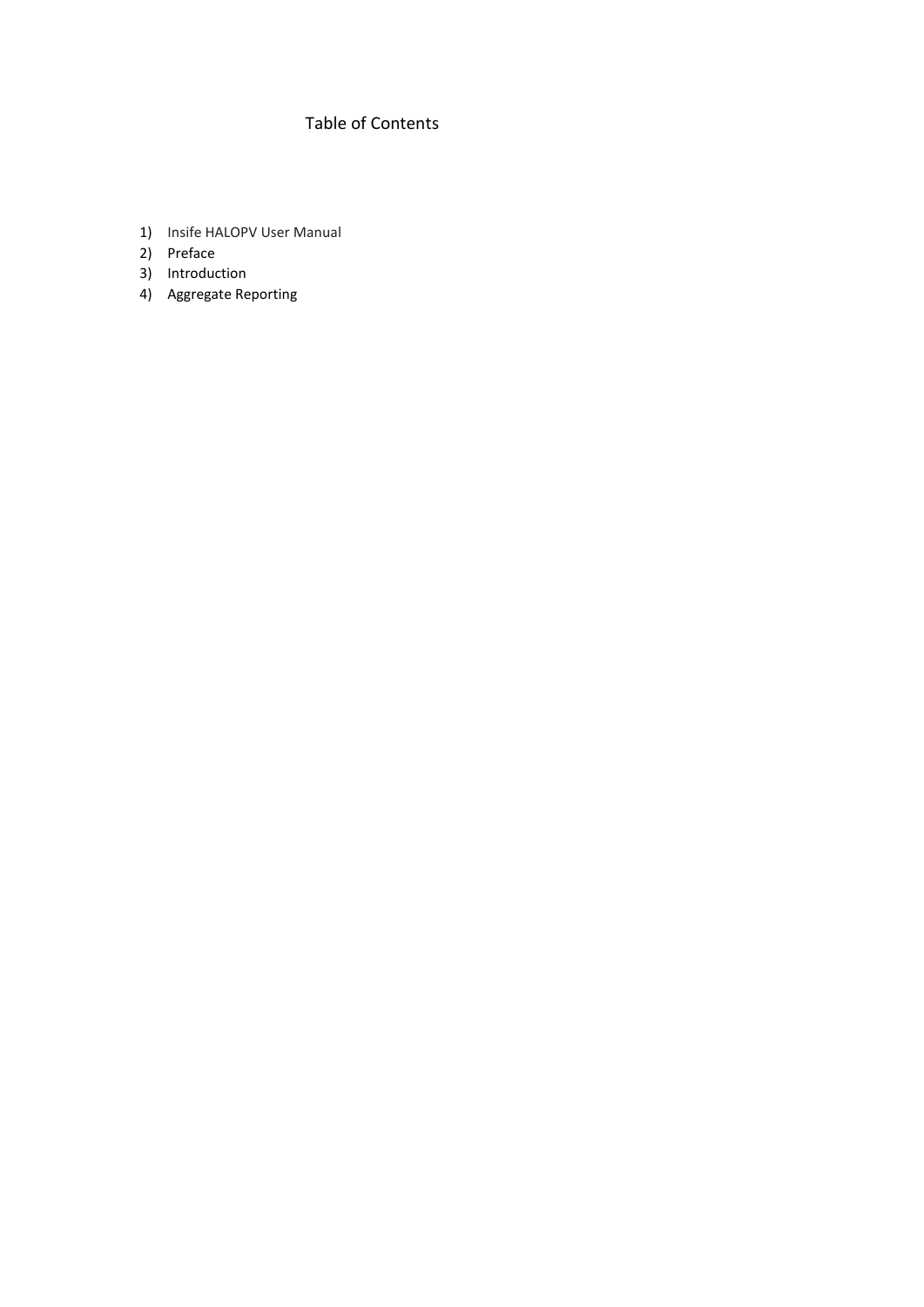## **1) HALO PV**

User Manual - Release 3.0 (JUNE 2021)

This software and related documentation are provided under a license agreement containing restrictions on use and disclosure and are protected by intellectual property laws. Except as expressly permitted in your license agreement or allowed by law, you may not use, copy, reproduce, translate, broadcast, modify, license, transmit, distribute, exhibit, perform, publish, or display any part, in any form, or by any means. Reverse engineering, disassembly, or decompilation of this software, unless required by law for interoperability, is prohibited.

The information contained herein is subject to change without notice and is not warranted to be error-free. If you find any errors, please report them to us in writing.

## **2) Preface**

### **Where to Find More Information**

The latest product information including release notes for HALOPV is available at

<https://www.halopv.com/>

#### **Insife Support**

Insife Support team can be reached out at [Support@insife.com](mailto:Support@insife.com)

## **3) Introduction**

### **3.1) Purpose**

This User Manual describes the process workflow for aggregate reporting in HALO PV.

HALO PV **Aggregate Reporting** allows for creating various types of aggregate reporting from clinical to postmarket. Users of HALO PV can review, approve, manage schedules, and workflow progress of reports. HALO PV offers seamless data integration with auto-generated documents using word-based templates.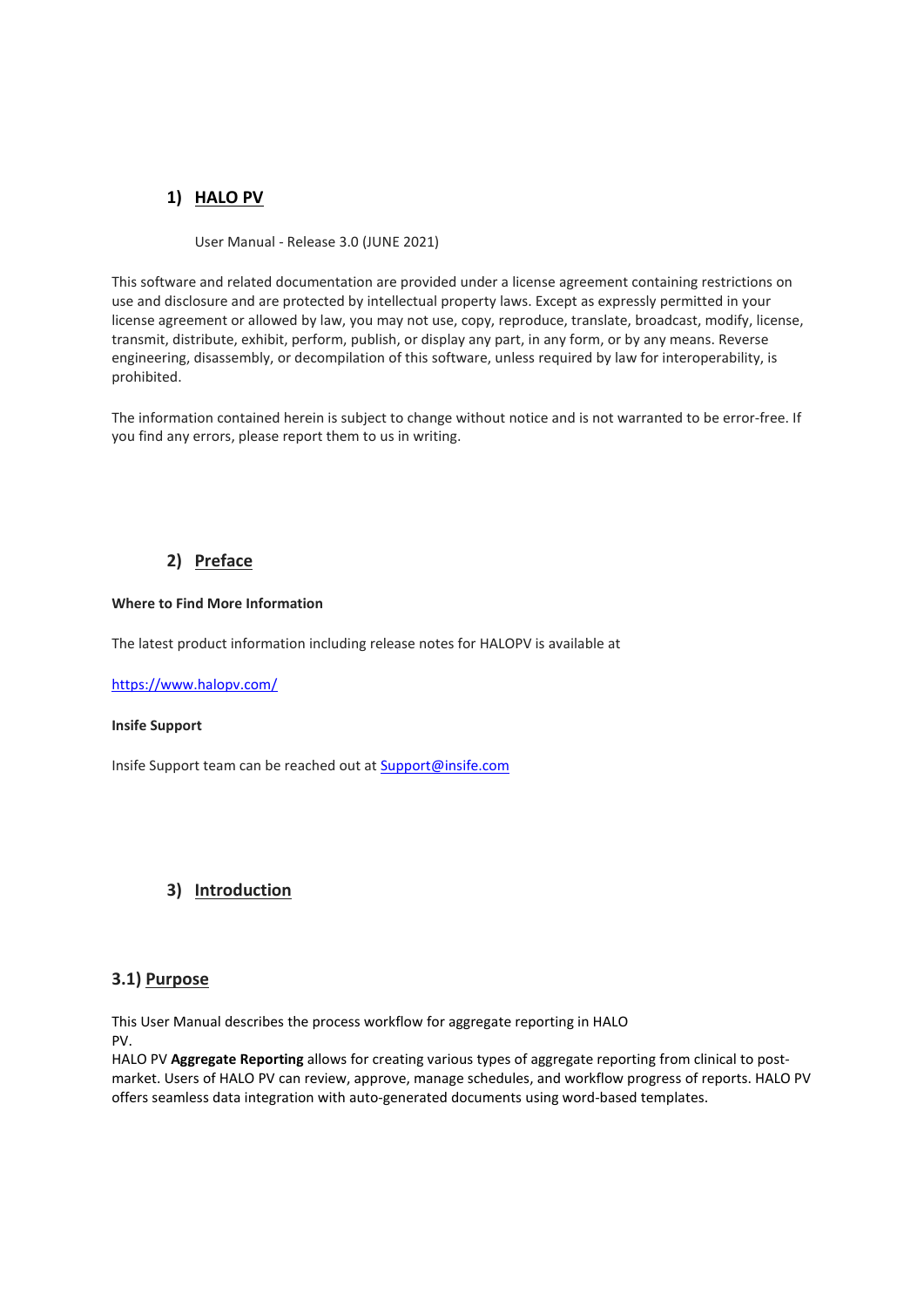## **4) Aggregate Reporting**

Aggregate Reporting Management includes all available process workflows concerning creation and management aggregate reports, including line listings and tabulations.

### **4.1) Aggregate Reporting Workflow**

On the left menu, you will find a list of Processes available for your user profile. Please select **Aggregate Reporting.**

Once clicking **Aggregate Reporting**, you will find the **Available workflows** of aggregate reporting.

| <b>HALOPV</b>                                                   |                                                                                                                |                                                 |
|-----------------------------------------------------------------|----------------------------------------------------------------------------------------------------------------|-------------------------------------------------|
| Release version 3.0<br><b>命</b> Processes                       | <b>Aggregate Reporting</b>                                                                                     |                                                 |
| <b>V</b> ⊂ My tasks<br><b>ジニ Active Tasks</b>                   | ( i )<br>Create aggregate reports according to regulations, this include PSUR, DSUR, RMP, SUSAR, List listings |                                                 |
| <b>DO</b> Entities and Agreements<br>$D\!\!\!\!\Sigma$ Products | Available workflows                                                                                            | <b>Functionality menu</b>                       |
| $D\!\!\!\!\Sigma$ ICSR(s)                                       |                                                                                                                | $\oplus$<br>EB Line Listing                     |
| <b>DO</b> Requirements Intelligence                             | <b>DD</b> Aggregate reporting process                                                                          | <b>DoP</b> Aggregate reporting - Gantt overview |
| Submissions                                                     | <b>DO</b> Aggregate reporting process (Ad-hoc)                                                                 | ED Combination products - Line listing          |
| <b>D</b> Aggregate Reporting                                    | $\mathbf{D}$ Reconciliation                                                                                    |                                                 |
| <b>DD</b> Clinical Projects / Studies                           | $\mathbf{\mathbb{D}}$ DSUR process                                                                             |                                                 |
| de Scheduler                                                    |                                                                                                                |                                                 |
| <b>1</b> Data Loader                                            | $\mathbf{\Sigma}$ PSUR process                                                                                 |                                                 |
| <b>↑</b> Data Loader configuration                              |                                                                                                                | Ø                                               |

In this example let's select **Aggregate reporting process.** By clicking on the **Aggregate reporting process**, you will have an overview of all the ongoing and completed aggregate reports. Click a **Record ID** to proceed. When clicking on a **Record ID**, a new window will open, showing the process workflow and the steps to follow.

## **4.2) Create a New Record: Example: Aggregate reporting process**

On the left menu Processes, click on **Aggregate Reporting**, then select **Aggregate reporting process** and then **Create new.**

### **4.2.1) First Step Initiate/configure aggregate report**

The first step Initiate/configure aggregate report will help configure the first report and/or set up the next reporting deadline (in case it is version 2). The timeline of the task is configured on the system as a default timeline (days allocated for a task). To start the first task action, go to the section **Task activities**, as shown below and select the corresponding task to your role, in this case, select **Aggregate report configuration details** to proceed.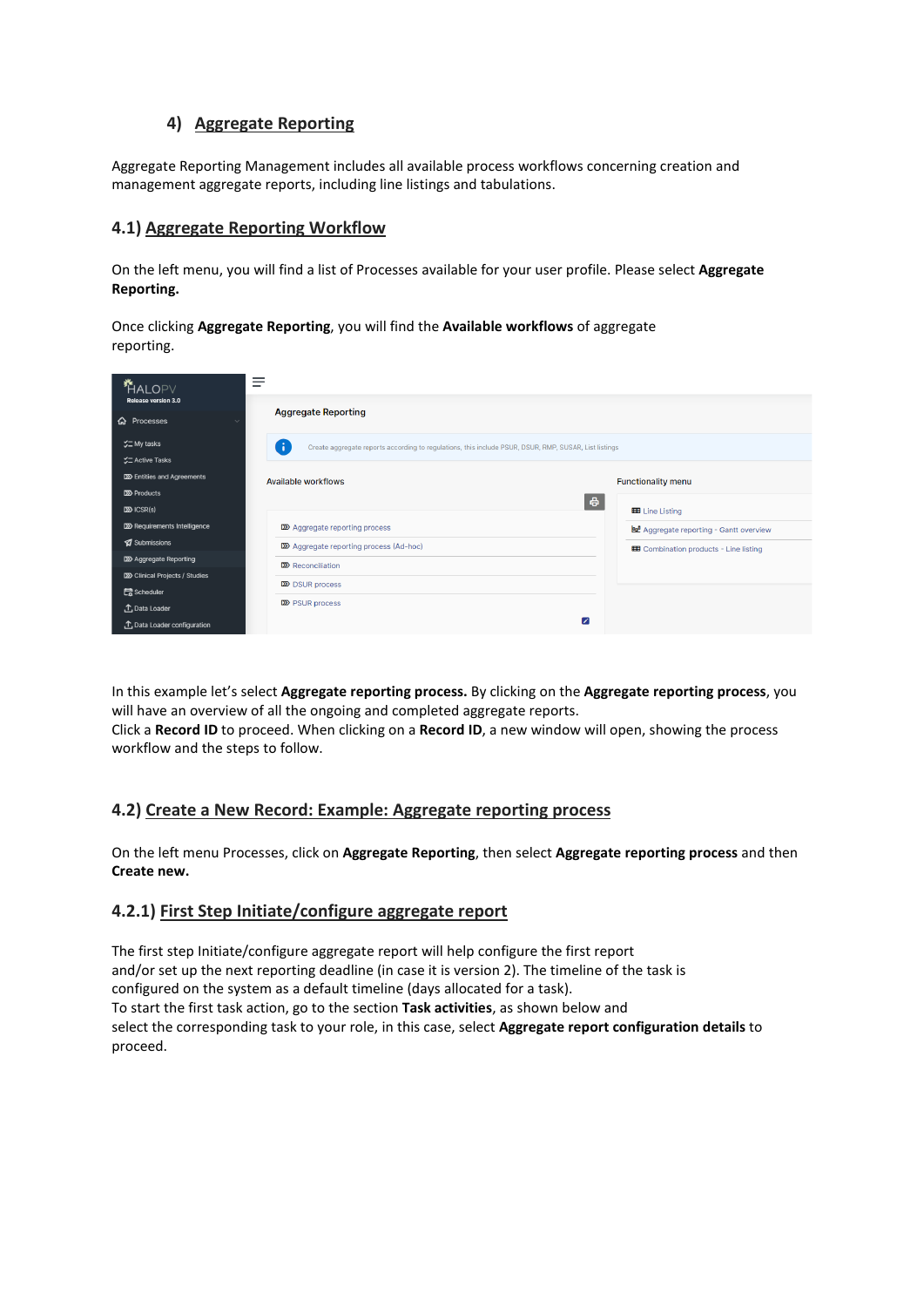| View/edit record                                                                                                                                       |                                        |               |  |
|--------------------------------------------------------------------------------------------------------------------------------------------------------|----------------------------------------|---------------|--|
| → ① Initiate / configure aggregate report→ O Generate tabulations/listings and author report body→ O Review document→ O Approval→ O Prepare Submission |                                        |               |  |
| <b>⊙</b> Complete task                                                                                                                                 | <b>@ MAHESH.BABU@INSIFE.COM</b>        | 0<br>000      |  |
| <b>Record and task information</b>                                                                                                                     | <b>Task activities</b>                 |               |  |
| Aggregate reporting process - HALO PV 3.0 (AGG-RPT-816)                                                                                                | <b>Action</b>                          | <b>Status</b> |  |
| Configure the aggregate report                                                                                                                         | Aggregate report configuration details | $\bullet$     |  |
| Aggregate Report Medical Writer C 29-NOV-2021                                                                                                          |                                        |               |  |
|                                                                                                                                                        |                                        |               |  |
| Description                                                                                                                                            | Notes and linking                      |               |  |
| <b>Description</b>                                                                                                                                     | <b>Notes</b>                           |               |  |
|                                                                                                                                                        |                                        |               |  |
|                                                                                                                                                        |                                        |               |  |
|                                                                                                                                                        | URL                                    |               |  |
|                                                                                                                                                        |                                        |               |  |

### **Aggregate report configuration details**

This form can be completed with the Start, End date, the International Birth Date, the product(s) and Summary of tabulation products – including Investigational medicinal products, Placebo, and Comparator (the products are populated by the product dictionary in HALO). Once the configuration is reviewed, click Save and then Return to go back to the master record.

| Aggregate reporting details form                                                                                                                                                                                                              | C                                                                                                                          |
|-----------------------------------------------------------------------------------------------------------------------------------------------------------------------------------------------------------------------------------------------|----------------------------------------------------------------------------------------------------------------------------|
|                                                                                                                                                                                                                                               | Save<br>Return                                                                                                             |
| Drug-Event details Event details Reporting destination Summary tabulation products<br><b>Data Configuration</b>                                                                                                                               |                                                                                                                            |
| Include invalid cases                                                                                                                                                                                                                         | $\checkmark$                                                                                                               |
| Period - End date<br>Period - Start date<br>$\blacksquare$                                                                                                                                                                                    | 自                                                                                                                          |
| (Report filter)<br>(Report filter)                                                                                                                                                                                                            |                                                                                                                            |
| <b>International Birth Date</b>                                                                                                                                                                                                               | 圖                                                                                                                          |
| (Report filter)                                                                                                                                                                                                                               |                                                                                                                            |
| Study                                                                                                                                                                                                                                         |                                                                                                                            |
| <b>B</b><br>Hello world study<br>$\rightarrow$<br>ISO-ABC<br><b>LUMENT</b><br>$\frac{\rightarrow}{\left\langle \epsilon \right\rangle}$<br>My Study<br>My second study<br><b>OEV-128</b><br>$\langle\langle\langle\langle$<br>Study - Blinded | $\left\vert \begin{array}{c} \left\vert \begin{array}{c} \circ \\ \circ \end{array} \right\vert \end{array} \right\rangle$ |
| Q Filter products                                                                                                                                                                                                                             | Re-select studies for products selected below $\uparrow$                                                                   |
| Product(s)                                                                                                                                                                                                                                    |                                                                                                                            |
| $\boxed{6}$<br>ABC Drug (ABC Drug)<br>$\rightarrow$<br>Amoxicillin 500mg (AMOXICILLIN)<br>Amoxil (AMOXICILLIN)<br>⋾<br>DoggyDrug                                                                                                              | $\frac{1}{\sqrt{2}}$                                                                                                       |

#### **Completing a Task and Sending it Forward**

Once you have finished reviewing the data and completed the assigned tasks, click on **Complete task** to send the report forward. When clicking on Complete task, the task proceeds to the second step **Generate tabulations/listings and author report body.**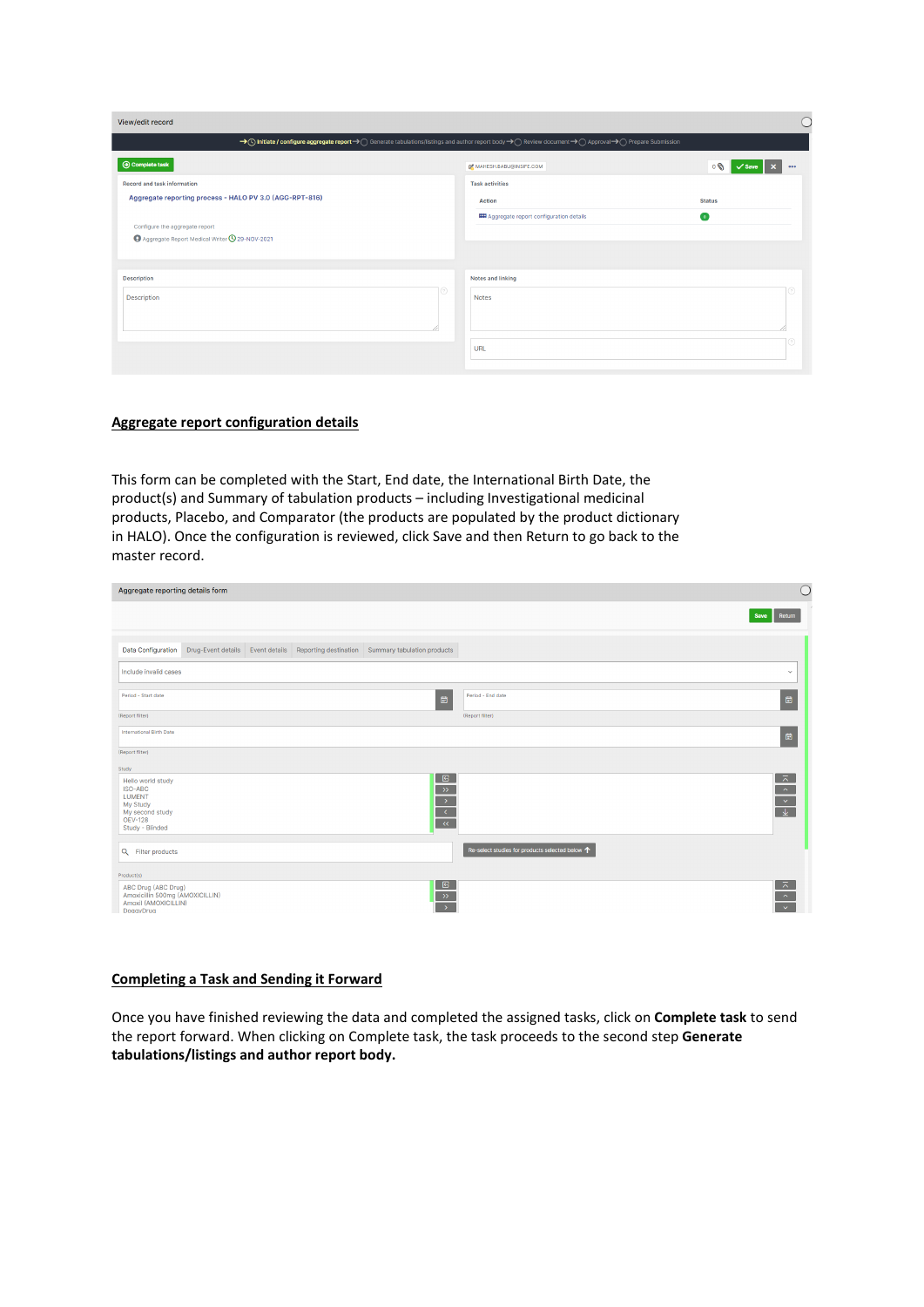## **4.2.2) Second Step Generate tabulation/listing and author report body**

The second step step, **Generate tabulation/listing and author report body**, allows to generate the report, line listing, tabulation or other output as per the template you would like to produce the output from. If you want to work on a report externally then manage it in HALO, it can be uploaded in HALO PV by clicking the attachment icon. When generating a document from a customized template, click on **Generate document from template** seen under **Task activities**.

### **Generate Document from Template**

By clicking on **Generate document from template**, a new window will open. **Document Template** dropdown list will display a set of templates that allows for selecting any available template. Choose a template and a Format.

| <b>Document link</b>                                                    |                             | $\bigcirc$   |
|-------------------------------------------------------------------------|-----------------------------|--------------|
| <b>Document link</b>                                                    |                             |              |
| Action<br>Assign Document Template                                      | Record Title<br>HALO PV 3.0 |              |
| Document Template                                                       |                             | $\checkmark$ |
| Interactive report (Optional)                                           |                             | $\checkmark$ |
| Template file (Optional)                                                |                             | $\checkmark$ |
| Select a WORD file as template instead of the default document template |                             |              |
| Output format<br><b>WORD</b>                                            |                             | $\checkmark$ |
| Upload to working folder<br>П                                           |                             |              |
|                                                                         |                             |              |
|                                                                         | <b>Generate</b>             | Return       |

After generating the output from the template, items become available in the repository. To see the output, click on the attachment icon at the upper menu. A new window will display the files, as shown in the example below. Click on the concerned object to download.

| <b>Documents</b>                               |                                                               |                                |
|------------------------------------------------|---------------------------------------------------------------|--------------------------------|
| Upload / Drop file(s)                          | <b>Documents</b><br>Go<br>$Q \vee$<br>Actions $\smallsmile$   | Return $\mathbf{\in}$          |
| Drop files here (click to browse)              | Object                                                        | <b>Last modified</b><br>Action |
|                                                | DSUR line listing.docx_HALO PV 3.0_version_1_22-Nov-2021.docx | 22-NOV-2021 15:37:53<br>Delete |
|                                                | DSUR line listing.docx_HALO PV 3.0_version_1_22-Nov-2021.pdf  | 22-NOV-2021 15:37:24<br>Delete |
| the first test that they are the first test of |                                                               | $1 - 2$                        |
| Create folder<br>Upload $C_{\mathbf{D}}$       | All revisions                                                 |                                |
| Type name to add folder                        | Object                                                        | <b>Last modified</b>           |
|                                                | <b>EREV1</b>                                                  | $\sim$                         |
|                                                |                                                               | $1 - 1$                        |

Once the authoring of the documentation is completed, the documents are filed back to the section Attachments. This section allows to add any relevant documentation or create folders for your record storage. E.g., background documentation, final rendition documents. The storage area makes it easier for the user to organize or retrieve information at a later point.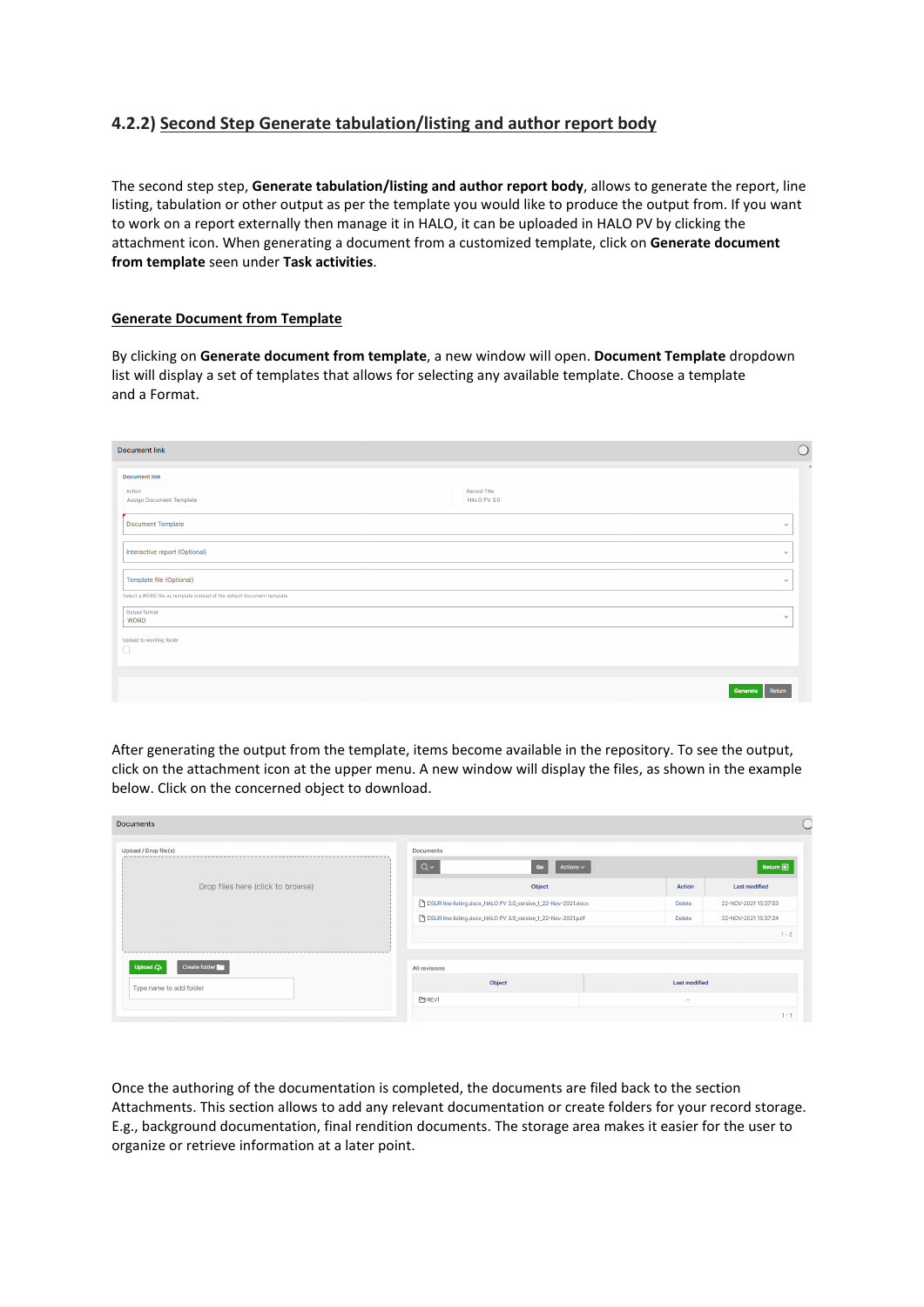Another option to preview outputs without necessarily save them as attachments in HALO, but seeing locally on computer, is option **Print**.

| View/edit record                                                                                                                                                                                                                                                                                                                                                        |                                                                                                                                             |                                                                                                                                                                |
|-------------------------------------------------------------------------------------------------------------------------------------------------------------------------------------------------------------------------------------------------------------------------------------------------------------------------------------------------------------------------|---------------------------------------------------------------------------------------------------------------------------------------------|----------------------------------------------------------------------------------------------------------------------------------------------------------------|
| → Ø Initiate / configure aggregate report→ (i) Generate tabulations/listings and author report body→ (i) Review document→ (i) Approval→ (i) Prepare Submission                                                                                                                                                                                                          |                                                                                                                                             |                                                                                                                                                                |
| <b>⊙</b> Complete task<br>(e) Send back task                                                                                                                                                                                                                                                                                                                            | Of MAHESH.BABU@INSIFE.COM                                                                                                                   | 2<br>$\checkmark$ Save<br>                                                                                                                                     |
| Record and task information<br>Aggregate reporting process - HALO PV 3.0 (AGG-RPT-816)<br>Generate by clicking the generate button. Documents will be loaded into the attachments section. Then integrate into<br>overall report body and do remaining document authoring. Ensure data is clean before generate report.<br>Aggregate Report Medical Writer 325-DEC-2021 | <b>Task activities</b><br>Action<br>Generate document from template<br><b>EB</b> Event Data<br>Co Upload working file<br>Show working files | Record info<br>Record scope<br>Workflow history<br>Record revisions<br>Notifications<br>View audit log<br>Nullify or deactivate record<br>Clone record<br>Help |
| Description                                                                                                                                                                                                                                                                                                                                                             | Notes and linking                                                                                                                           | Keywords                                                                                                                                                       |
| ⊚<br>Description                                                                                                                                                                                                                                                                                                                                                        | Notes                                                                                                                                       | Print                                                                                                                                                          |
|                                                                                                                                                                                                                                                                                                                                                                         | URL                                                                                                                                         |                                                                                                                                                                |

#### To forward the task, select **Complete task**

### **4.2.3) Third Step Review document**

Review document allows the designated reviewer(s) to check the documentation. Documents can be downloaded in this step, and marked with track changes etc.

| View/edit record                                                                                                                                            |                                  |               |  |
|-------------------------------------------------------------------------------------------------------------------------------------------------------------|----------------------------------|---------------|--|
| → Cy Initiate / configure aggregate report→ Cy Generate tabulations/listings and author report body→ C) Review document→ C) Approval→ C) Prepare Submission |                                  |               |  |
| <b>⊙</b> Complete task<br><b>← Send back task</b>                                                                                                           | <b>IZ</b> MAHESH.BABU@INSIFE.COM |               |  |
| <b>Record and task information</b>                                                                                                                          | <b>Task activities</b>           |               |  |
| Aggregate reporting process - HALO PV 3.0 (AGG-RPT-816)                                                                                                     | <b>Action</b>                    | <b>Status</b> |  |
|                                                                                                                                                             | Generate document from template  |               |  |
| Perform review of document. As necessary send back the task in case of major changes that need to be re-authored<br>Aggregate Report Reviewer 914-DEC-2021  | <b>ED</b> Line listing Data      |               |  |
|                                                                                                                                                             | Show working files               |               |  |

Once review is completed, the task can be forwarded. Or, In the event of major changes that need to be re-authored, the task can be sent back to the previous step in the workflow.

### **4.2.4) Fourth step Approval**

Fourth step, approval, allows the approver to revise, edit, and approve the documentation. In case the report cannot be approved and needs to be updated or corrected, the approver can send it back to the previous author.